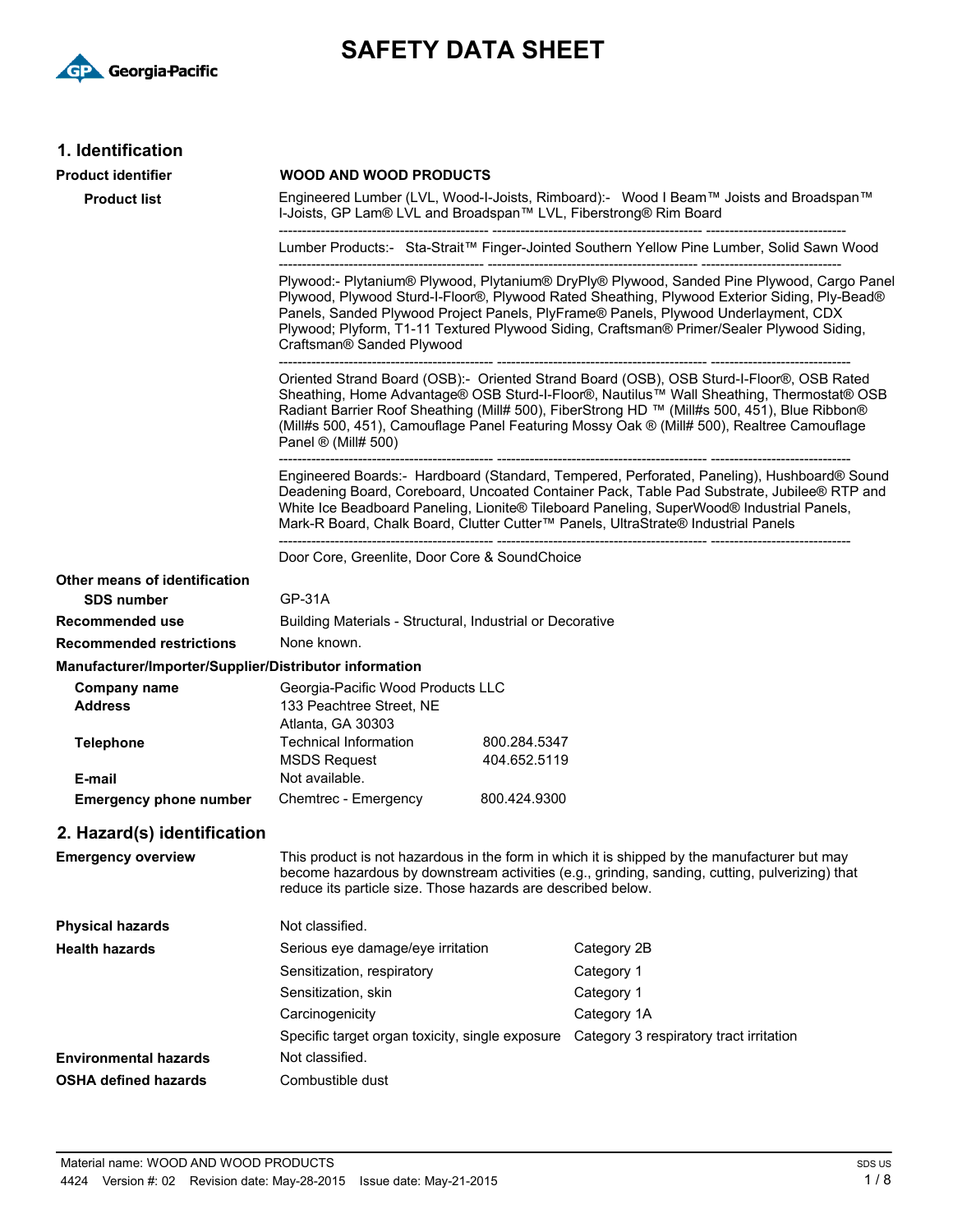#### **Label elements**

| <b>Signal word</b>                           | Danger                                                                                                                                                                                                                                                                                                                                                                                                                                                                                                                                                                                   |
|----------------------------------------------|------------------------------------------------------------------------------------------------------------------------------------------------------------------------------------------------------------------------------------------------------------------------------------------------------------------------------------------------------------------------------------------------------------------------------------------------------------------------------------------------------------------------------------------------------------------------------------------|
| <b>Hazard statement</b>                      | Causes eye irritation. May cause an allergic skin reaction. May cause allergy or asthma symptoms<br>or breathing difficulties if inhaled. May cause respiratory irritation. May cause cancer. If small<br>particles of wood dust are generated during further processing, handling or by other means, may<br>form combustible dust concentrations in air.                                                                                                                                                                                                                                |
| <b>Precautionary statement</b>               |                                                                                                                                                                                                                                                                                                                                                                                                                                                                                                                                                                                          |
| <b>Prevention</b>                            | Do not handle until all safety precautions have been read and understood. Wear protective<br>gloves. In case of inadequate ventilation wear respiratory protection. Avoid breathing dust. Wash<br>thoroughly after handling. Contaminated work clothing must not be allowed out of the workplace.<br>Keep away from heat/sparks/open flames/hot surfaces. - No smoking. Prevent dust accumulation<br>and airborne dispersion of dust to minimize flash fire and explosion hazard.                                                                                                        |
| <b>Response</b>                              | If in eyes: Rinse cautiously with water for several minutes. Remove contact lenses, if present and<br>easy to do. Continue rinsing. If eye irritation persists: Get medical advice/attention. If on skin:<br>Wash with plenty of water. If skin irritation or rash occurs: Get medical advice/attention. Wash<br>contaminated clothing before reuse. If inhaled: Remove person to fresh air and keep comfortable<br>for breathing. If experiencing respiratory symptoms: Call a doctor or other qualified medical<br>professional. In case of fire: Use appropriate media to extinguish. |
| <b>Storage</b>                               | Store away from strong acids, alkalies, oxidizing agents and drying oils.                                                                                                                                                                                                                                                                                                                                                                                                                                                                                                                |
| <b>Disposal</b>                              | Dispose of contents/container in accordance with local/regional/national/international regulations.                                                                                                                                                                                                                                                                                                                                                                                                                                                                                      |
| Hazard(s) not otherwise<br>classified (HNOC) | None known.                                                                                                                                                                                                                                                                                                                                                                                                                                                                                                                                                                              |
| <b>Supplemental information</b>              | None.                                                                                                                                                                                                                                                                                                                                                                                                                                                                                                                                                                                    |

# **3. Composition/information on ingredients**

| <b>Mixtures</b>                                                              |                                                                                                                                                                                                                                                                                                                                                                     |                   |            |
|------------------------------------------------------------------------------|---------------------------------------------------------------------------------------------------------------------------------------------------------------------------------------------------------------------------------------------------------------------------------------------------------------------------------------------------------------------|-------------------|------------|
| <b>Chemical name</b>                                                         | Common name and synonyms                                                                                                                                                                                                                                                                                                                                            | <b>CAS number</b> | %          |
| WOOD/WOOD DUST                                                               |                                                                                                                                                                                                                                                                                                                                                                     | Not Assigned      | $60 - 100$ |
| Other components below reportable levels                                     |                                                                                                                                                                                                                                                                                                                                                                     |                   | $15 - 40$  |
|                                                                              | The specific chemical identity and/or percentage of composition has been withheld as a trade secret.                                                                                                                                                                                                                                                                |                   |            |
| <b>Composition comments</b>                                                  | Some lumber products may be sprayed with sap stain control coatings. The lumber is air or kiln<br>dried. No chemical residue is left on the surface of the board. Wood products are bonded with<br>phenol, phenol resorcinol, melamine formaldehyde-based, or polyvinyl acetate resin. Some wood<br>products may be coated with finishes, sealants and or overlays. |                   |            |
| 4. First-aid measures                                                        |                                                                                                                                                                                                                                                                                                                                                                     |                   |            |
| <b>Inhalation</b>                                                            | Remove from area of exposure. If the affected person is not breathing, apply artificial respiration. If<br>persistent irritation, severe coughing or breathing difficulty occurs, seek medical attention.                                                                                                                                                           |                   |            |
| <b>Skin contact</b>                                                          | If irritation develops, wash with soap and water. If skin irritation or rash occurs: Get medical<br>advice/attention. Wash contaminated clothing before reuse.                                                                                                                                                                                                      |                   |            |
| Eye contact                                                                  | Do not rub eyes. Immediately flush eyes with plenty of water for at least 15 minutes. Remove<br>contact lenses, if present and easy to do. Continue rinsing. Get medical attention if irritation<br>develops and persists.                                                                                                                                          |                   |            |
| Ingestion                                                                    | If wood or wood dust is swallowed, get immediate medical attention or advice -- Do not induce<br>vomiting.                                                                                                                                                                                                                                                          |                   |            |
| <b>Most important</b><br>symptoms/effects, acute and<br>delayed              | Irritation of eyes. Exposed individuals may experience eye tearing, redness, and discomfort. May<br>cause an allergic skin reaction. Dermatitis. Rash. May cause respiratory irritation. Difficulty in<br>breathing.                                                                                                                                                |                   |            |
| Indication of immediate<br>medical attention and special<br>treatment needed | Provide general supportive measures and treat symptomatically. Keep victim under observation.<br>Symptoms may be delayed.                                                                                                                                                                                                                                           |                   |            |
| <b>General information</b>                                                   | If you feel unwell, seek medical advice (show the label where possible). Ensure that medical<br>personnel are aware of the material(s) involved, and take precautions to protect themselves. Wash<br>contaminated clothing before reuse.                                                                                                                            |                   |            |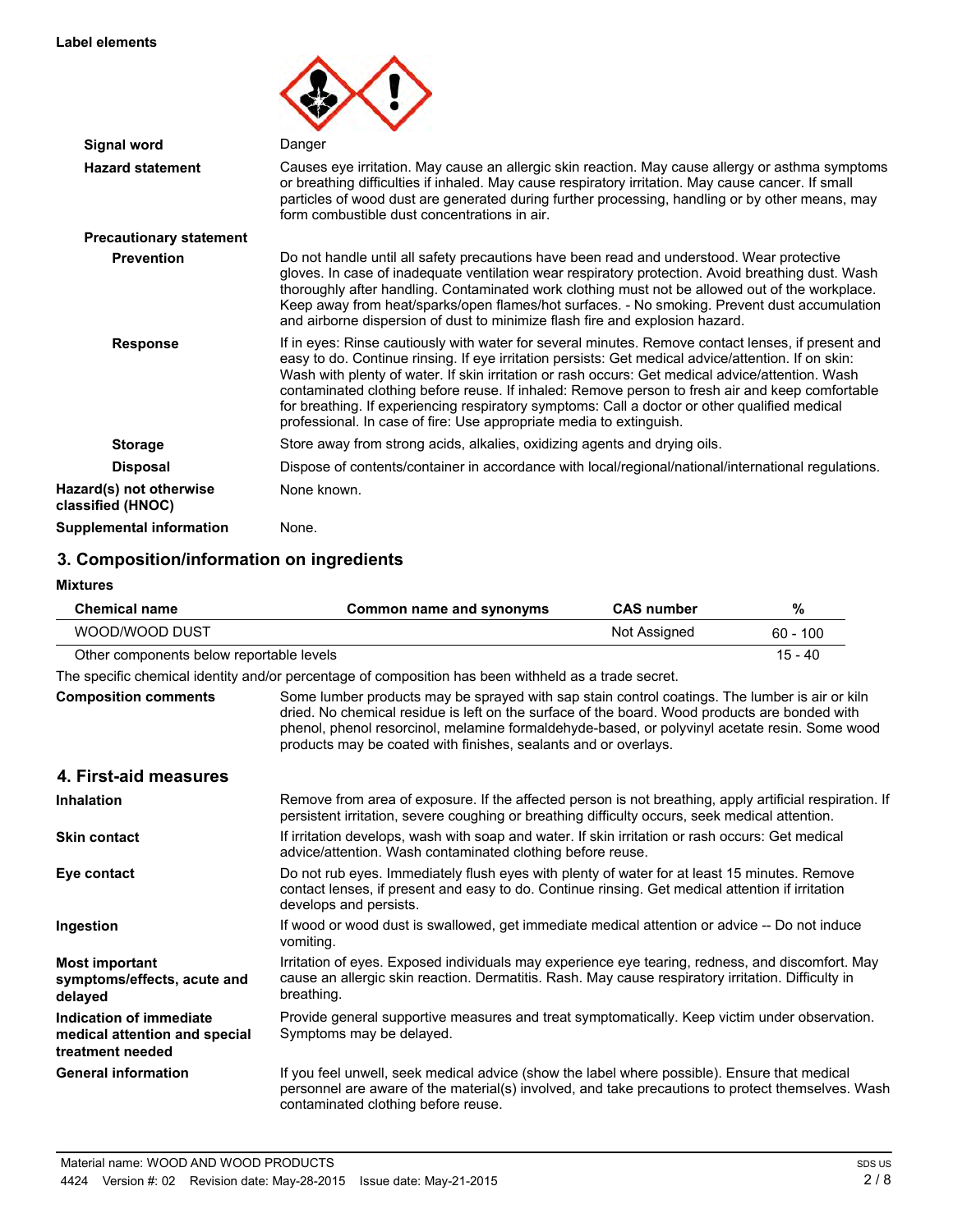## **5. Fire-fighting measures**

| 5. Fire-righting measures                                                        |                                                                                                                                                                                                                                                                                                                                                                                                                                                                                                                                                                                                                                                                                                                                            |
|----------------------------------------------------------------------------------|--------------------------------------------------------------------------------------------------------------------------------------------------------------------------------------------------------------------------------------------------------------------------------------------------------------------------------------------------------------------------------------------------------------------------------------------------------------------------------------------------------------------------------------------------------------------------------------------------------------------------------------------------------------------------------------------------------------------------------------------|
| Suitable extinguishing media                                                     | Water fog. Foam. Dry chemical powder. Carbon dioxide (CO2). Apply extinguishing media<br>carefully to avoid creating airborne dust.                                                                                                                                                                                                                                                                                                                                                                                                                                                                                                                                                                                                        |
| Unsuitable extinguishing<br>media                                                | Heavy water (or jet) stream may cause dust to become airborne and create a flash fire hazard or<br>an explosive atmosphere.                                                                                                                                                                                                                                                                                                                                                                                                                                                                                                                                                                                                                |
| Specific hazards arising from<br>the chemical                                    | Explosion hazard: Avoid generating dust; fine dust dispersed in air in sufficient concentrations and<br>in the presence of an ignition source is a potential dust explosion hazard. During fire, gases<br>hazardous to health may be formed.                                                                                                                                                                                                                                                                                                                                                                                                                                                                                               |
| Special protective equipment<br>and precautions for firefighters                 | Self-contained breathing apparatus and full protective clothing must be worn in case of fire.                                                                                                                                                                                                                                                                                                                                                                                                                                                                                                                                                                                                                                              |
| <b>Fire fighting</b><br>equipment/instructions                                   | In case of fire and/or explosion do not breathe fumes. Move containers from fire area if you can do<br>so without risk.                                                                                                                                                                                                                                                                                                                                                                                                                                                                                                                                                                                                                    |
| <b>Specific methods</b>                                                          | To avoid dust clouds, responders should use the extinguisher from as far away as possible and<br>apply the extinguishing agent as gently as possible. The main considerations with hose stream<br>operation are to avoid creating combustible dust clouds or introducing more air. In particular, the<br>use of solid streams and direct dust pile hits can disperse dust into the air creating a potential flash<br>fire hazard. The best way to apply water is in a medium to wide-pattern, as gently as possible.<br>Responders should use a low nozzle pressure and loft the stream onto the burning material from<br>as far away as the stream will reach. The use of wide-pattern (or "fog") streams at pressures<br>typically used. |
| <b>General fire hazards</b>                                                      | May form combustible dust concentrations in air.                                                                                                                                                                                                                                                                                                                                                                                                                                                                                                                                                                                                                                                                                           |
| 6. Accidental release measures                                                   |                                                                                                                                                                                                                                                                                                                                                                                                                                                                                                                                                                                                                                                                                                                                            |
| <b>Personal precautions,</b><br>protective equipment and<br>emergency procedures | Use only non-sparking tools. Dust deposits should not be allowed to accumulate on surfaces, as<br>these may form an explosive mixture if they are released into the atmosphere in sufficient<br>concentration. Wear appropriate protective equipment and clothing during clean-up. Ensure<br>adequate ventilation. For personal protection, see section 8 of the SDS.                                                                                                                                                                                                                                                                                                                                                                      |
| <b>Methods and materials for</b><br>containment and cleaning up                  | Eliminate all ignition sources (no smoking, flares, sparks, or flames in immediate area). Take<br>precautionary measures against static discharge. Use only non-sparking tools. Avoid dispersal of<br>dust in the air (i.e., clearing dust surfaces with compressed air). Vacuum dust with dust ignition<br>proof vacuum or wet sweep small wood pieces and dust; place in appropriate container for<br>disposal. Gather larger pieces by an appropriate method. Reduce airborne dust by use of wet<br>methods (e.g. water mist) and prevent scattering by moistening with water. For waste disposal, see<br>section 13 of the SDS.                                                                                                        |
| <b>Environmental precautions</b>                                                 | Avoid discharge into drains, water courses or onto the ground.                                                                                                                                                                                                                                                                                                                                                                                                                                                                                                                                                                                                                                                                             |
| 7. Handling and storage                                                          |                                                                                                                                                                                                                                                                                                                                                                                                                                                                                                                                                                                                                                                                                                                                            |
| <b>Precautions for safe handling</b>                                             | Dust can form an explosive mixture in air. Provide appropriate exhaust ventilation at machinery<br>and at places where dust can be generated. Minimize dust generation and accumulation. Avoid<br>significant deposits of material, especially on horizontal surfaces, which may become airborne and<br>form combustible dust clouds and may contribute to secondary explosions. Routine housekeeping<br>should be instituted to ensure that dusts do not accumulate on surfaces. If flash fire or explosion<br>hazard is present, wear flame resistant clothing and face/head protection. Dry powders can build<br>static electricity charges when subjected to the friction of transfer and mixing operations. Provide                   |

# **8. Exposure controls/personal protection**

#### **Occupational exposure limits**

**Conditions for safe storage, including any incompatibilities**

#### **US. OSHA Table Z-1 Limits for Air Contaminants (29 CFR 1910.1000)**

guidance.

| <b>Components</b> | туре | Value                                 | Form                                |
|-------------------|------|---------------------------------------|-------------------------------------|
| WOOD/WOOD DUST    | PEL  | $5 \text{ mg/m}$<br>$15 \text{ mg/m}$ | Respirable fraction.<br>Total dust. |

adequate precautions, such as electrical grounding and bonding, or inert atmospheres. Keep away from heat/sparks/open flames/hot surfaces. - No smoking. Avoid contact with eyes, skin, and clothing. Avoid prolonged exposure. Wear appropriate personal protective equipment. Use personal protective equipment as required. Ensure dust collection systems used for conveying combustible wood dusts are protected with and equipped with fire and explosion prevention and protection equipment. See NFPA 664 and NFPA 69 for further requirements, information and

Store flat, supported and protected from direct contact with the ground. Store away from

incompatible materials (see Section 10 of the SDS). Store in a cool dry place.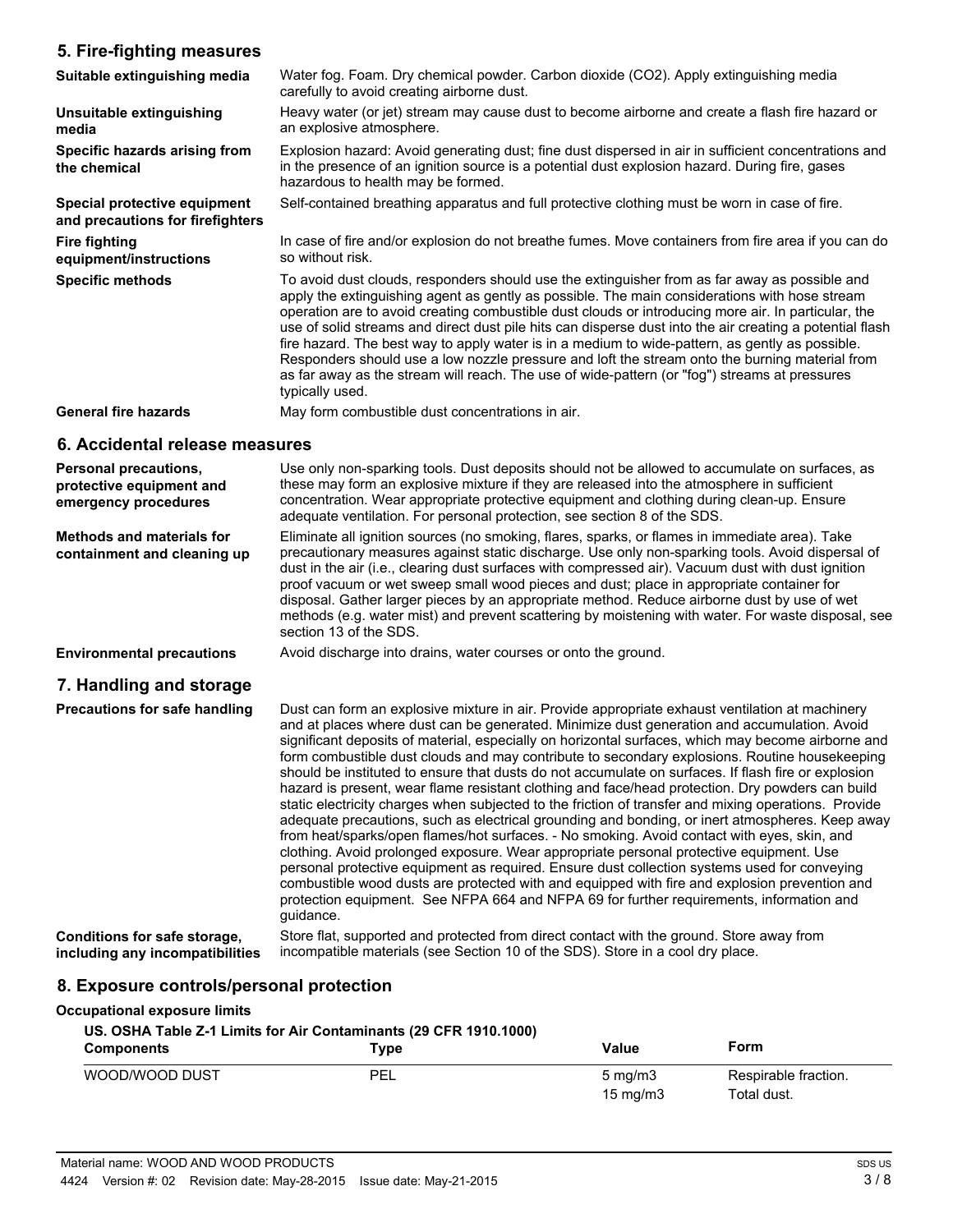| <b>ACGIH</b><br><b>Components</b>                                | Type                                                                                                                                                                                                                                                                                                                                                                                                            | Value                                                                                                                                                                                                                                                                              | Form                |  |
|------------------------------------------------------------------|-----------------------------------------------------------------------------------------------------------------------------------------------------------------------------------------------------------------------------------------------------------------------------------------------------------------------------------------------------------------------------------------------------------------|------------------------------------------------------------------------------------------------------------------------------------------------------------------------------------------------------------------------------------------------------------------------------------|---------------------|--|
| WOOD/WOOD DUST                                                   | <b>TWA</b>                                                                                                                                                                                                                                                                                                                                                                                                      | 1 $mg/m3$                                                                                                                                                                                                                                                                          | Inhalable fraction. |  |
| US. NIOSH: Pocket Guide to Chemical Hazards<br><b>Components</b> | <b>Type</b>                                                                                                                                                                                                                                                                                                                                                                                                     | Value                                                                                                                                                                                                                                                                              | Form                |  |
| WOOD/WOOD DUST                                                   | <b>TWA</b>                                                                                                                                                                                                                                                                                                                                                                                                      | 1 $mg/m3$                                                                                                                                                                                                                                                                          | Dust.               |  |
| <b>Biological limit values</b>                                   | No biological exposure limits noted for the ingredient(s).                                                                                                                                                                                                                                                                                                                                                      |                                                                                                                                                                                                                                                                                    |                     |  |
| <b>Exposure guidelines</b>                                       | (Respirable Fraction).                                                                                                                                                                                                                                                                                                                                                                                          | Georgia-Pacific Wood Products LLC voluntarily elects to adhere to exposure limits contained in<br>OSHA's 1989 Air Contaminants Standard although certain limits were vacated in 1992. The<br>present OSHA exposure limits governing wood dust is 15 mg/m3 (Total Dust) and 5 mg/m3 |                     |  |
| Appropriate engineering<br>controls                              | Due to the fire and explosive potential of dust when suspended in air, precautions should be taken<br>when material is used in any operation which may generate dust. Local exhaust, general dilution<br>ventilation in enclosed areas, and explosion proof equipment is recommended. Use wet methods,<br>if appropriate, to reduce airborne dust concentrations.                                               |                                                                                                                                                                                                                                                                                    |                     |  |
|                                                                  | Individual protection measures, such as personal protective equipment                                                                                                                                                                                                                                                                                                                                           |                                                                                                                                                                                                                                                                                    |                     |  |
| <b>Eye/face protection</b>                                       | Safety glasses or goggles are recommended when using this product. Ensure compliance with<br>OSHA's PPE standard (29 CFR 1910.132 and .133) for eye and face protection.                                                                                                                                                                                                                                        |                                                                                                                                                                                                                                                                                    |                     |  |
| <b>Skin protection</b>                                           |                                                                                                                                                                                                                                                                                                                                                                                                                 |                                                                                                                                                                                                                                                                                    |                     |  |
| <b>Hand protection</b>                                           | Wear appropriate chemical resistant gloves. Suitable gloves can be recommended by the glove<br>supplier.                                                                                                                                                                                                                                                                                                        |                                                                                                                                                                                                                                                                                    |                     |  |
| Other                                                            | Impervious protective clothing and gloves recommended to prevent drying or irritation of skin.<br>Ensure compliance with OSHA's PPE standards (29 CFR 1910.132 (general) and 138 (hand<br>protection)). Safety shower/eye wash fountain is recommended in the workplace area (29 CFR<br>1910.151 (c)).                                                                                                          |                                                                                                                                                                                                                                                                                    |                     |  |
| <b>Respiratory protection</b>                                    | A NIOSH approved dust mask or filtering facepiece is recommended in poorly ventilated areas or<br>when permissible exposure limits may be exceeded. Respirators should be selected by and used<br>under the direction of a trained health and safety professional following requirements found in<br>OSHA's respirator standard (29 CFR 1910.134) and ANSI's standard for respiratory protection<br>$(Z88.2)$ . |                                                                                                                                                                                                                                                                                    |                     |  |
| <b>Thermal hazards</b>                                           | Wear appropriate thermal protective clothing (i.e. flame resistant clothing and head/face<br>protection), when potential flash fire or explosion hazards are present.                                                                                                                                                                                                                                           |                                                                                                                                                                                                                                                                                    |                     |  |
| <b>General hygiene</b><br>considerations                         | When using, do not eat, drink or smoke. Always observe good personal hygiene measures, such<br>as washing after handling the material and before eating, drinking, and/or smoking. Routinely<br>wash work clothing and protective equipment to remove contaminants. Contaminated work<br>clothing should not be allowed out of the workplace.                                                                   |                                                                                                                                                                                                                                                                                    |                     |  |
| 9. Physical and chemical properties                              |                                                                                                                                                                                                                                                                                                                                                                                                                 |                                                                                                                                                                                                                                                                                    |                     |  |
|                                                                  | Diaid hoorde or nonolo                                                                                                                                                                                                                                                                                                                                                                                          |                                                                                                                                                                                                                                                                                    |                     |  |

| Appearance                                   | Rigio boards or pariers                                                                                                                                                                                                                                                   |
|----------------------------------------------|---------------------------------------------------------------------------------------------------------------------------------------------------------------------------------------------------------------------------------------------------------------------------|
| <b>Physical state</b>                        | Solid.                                                                                                                                                                                                                                                                    |
| <b>Form</b>                                  | Solid wood                                                                                                                                                                                                                                                                |
| Color                                        | Various                                                                                                                                                                                                                                                                   |
| Odor                                         | Not available.                                                                                                                                                                                                                                                            |
| <b>Odor threshold</b>                        | Not available.                                                                                                                                                                                                                                                            |
| рH                                           | Not applicable                                                                                                                                                                                                                                                            |
| Melting point/freezing point                 | Not applicable                                                                                                                                                                                                                                                            |
| Initial boiling point and boiling<br>range   | Not applicable                                                                                                                                                                                                                                                            |
| <b>Flash point</b>                           | Not applicable                                                                                                                                                                                                                                                            |
| <b>Evaporation rate</b>                      | Not applicable                                                                                                                                                                                                                                                            |
| Flammability (solid, gas)                    | Not available.                                                                                                                                                                                                                                                            |
| Upper/lower flammability or explosive limits |                                                                                                                                                                                                                                                                           |
| <b>Flammability limit - lower</b><br>$(\%)$  | >40 g/m3 for wood dust. Note: The LEL is equivalent to the Minimum Explosive Concentration<br>(MEC) for the combustible dust. The MEC will vary with particle size of the wood dust.<br>Recommend MEC testing for specific wood dust particle sizes generated or handled. |
| <b>Flammability limit - upper</b><br>(%)     | Not available                                                                                                                                                                                                                                                             |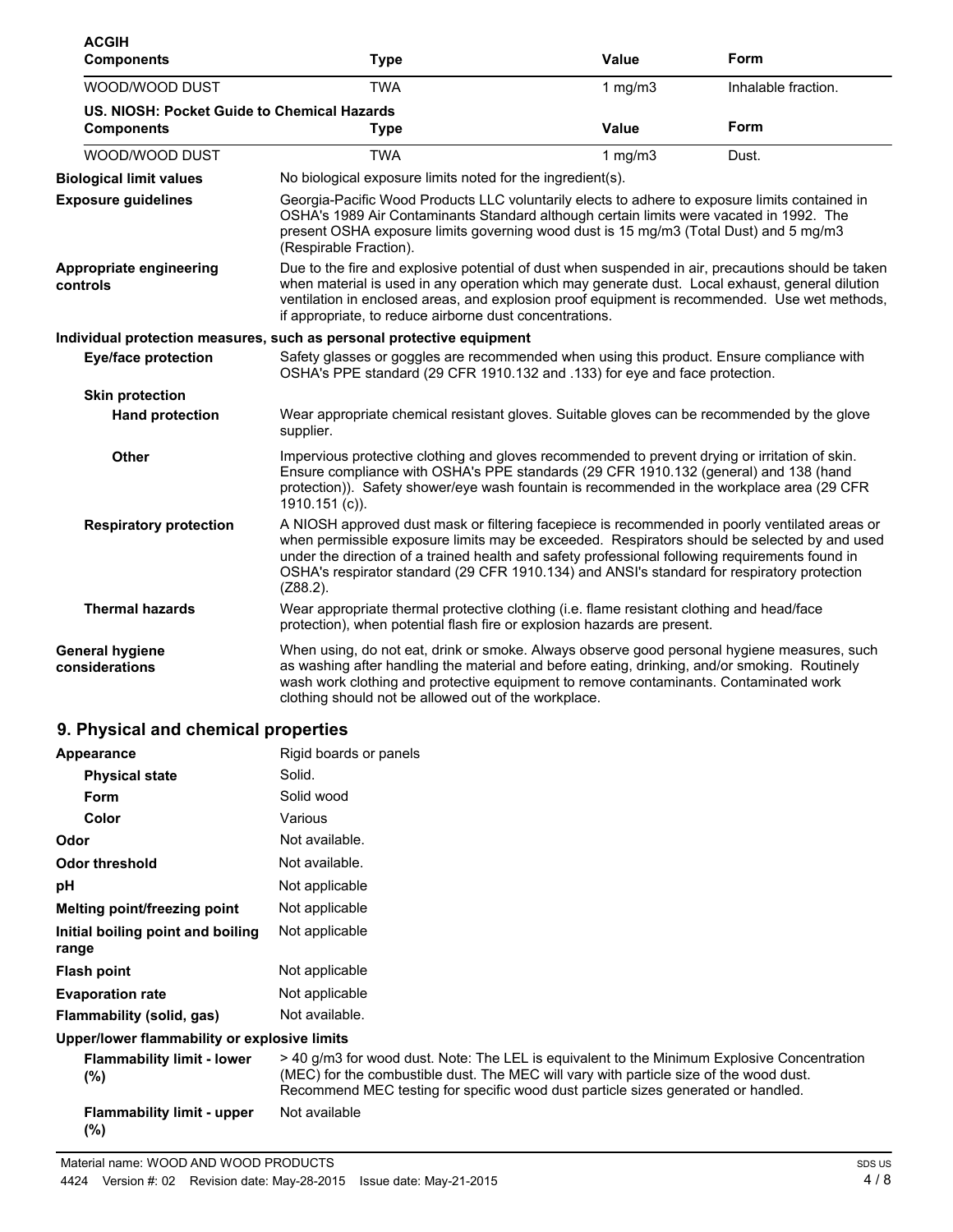| Explosive limit - lower (%)                       | Not available.                            |
|---------------------------------------------------|-------------------------------------------|
| Explosive limit - upper (%)                       | Not available.                            |
| Vapor pressure                                    | Not applicable                            |
| Vapor density                                     | Not applicable                            |
| <b>Relative density</b>                           | Variable                                  |
| Solubility(ies)                                   |                                           |
| Solubility (water)                                | Insoluble                                 |
| <b>Partition coefficient</b><br>(n-octanol/water) | Not applicable                            |
| <b>Auto-ignition temperature</b>                  | 399.92 - 500 °F (204.4 - 260 °C) for wood |
| <b>Decomposition temperature</b>                  | Not available                             |
| Viscosity                                         | Not available.                            |
| <b>Other information</b>                          |                                           |
| <b>Bulk density</b>                               | Not applicable                            |
| <b>Flash point class</b>                          | Combustible                               |

# **10. Stability and reactivity**

| <b>Reactivity</b>                            | The product is stable and non-reactive under normal conditions of use, storage and transport.                                |
|----------------------------------------------|------------------------------------------------------------------------------------------------------------------------------|
| <b>Chemical stability</b>                    | Material is stable under normal conditions.                                                                                  |
| <b>Possibility of hazardous</b><br>reactions | No dangerous reaction known under conditions of normal use.                                                                  |
| <b>Conditions to avoid</b>                   | Dust accumulation, dispersion of dust in air, high temperatures, open flame, sparks, or other<br>sources of ignition.        |
| Incompatible materials                       | Strong acids, alkalies, oxidizing agents and drying oils.                                                                    |
| <b>Hazardous decomposition</b><br>products   | Thermal decomposition may emit irritating fumes or gases of carbon monoxide, carbon dioxide,<br>aldehydes, or organic acids. |

## **11. Toxicological information**

#### **Information on likely routes of exposure**

| <b>Inhalation</b>                                                                  | Inhalation of dusts may cause respiratory irritation. May cause allergy or asthma symptoms or<br>breathing difficulties if dust inhaled. Prolonged inhalation may be harmful.                                                                                                                                                                                                                                                                                                                                                                                                                                                                         |
|------------------------------------------------------------------------------------|-------------------------------------------------------------------------------------------------------------------------------------------------------------------------------------------------------------------------------------------------------------------------------------------------------------------------------------------------------------------------------------------------------------------------------------------------------------------------------------------------------------------------------------------------------------------------------------------------------------------------------------------------------|
| <b>Skin contact</b>                                                                | May cause an allergic skin reaction.                                                                                                                                                                                                                                                                                                                                                                                                                                                                                                                                                                                                                  |
| Eye contact                                                                        | Causes eye irritation.                                                                                                                                                                                                                                                                                                                                                                                                                                                                                                                                                                                                                                |
| Ingestion                                                                          | Not applicable under normal conditions of use. May result in obstruction or temporary irritation of<br>the digestive tract.                                                                                                                                                                                                                                                                                                                                                                                                                                                                                                                           |
| Symptoms related to the<br>physical, chemical and<br>toxicological characteristics | Irritation of eyes. Exposed individuals may experience eye tearing, redness, and discomfort. May<br>cause an allergic skin reaction. Dermatitis. Rash. May cause respiratory irritation. Difficulty in<br>breathing.                                                                                                                                                                                                                                                                                                                                                                                                                                  |
| Information on toxicological effects                                               |                                                                                                                                                                                                                                                                                                                                                                                                                                                                                                                                                                                                                                                       |
| <b>Acute toxicity</b>                                                              | May cause an allergic skin reaction. May cause respiratory irritation.                                                                                                                                                                                                                                                                                                                                                                                                                                                                                                                                                                                |
| <b>Skin corrosion/irritation</b>                                                   | Prolonged skin contact may cause temporary irritation.                                                                                                                                                                                                                                                                                                                                                                                                                                                                                                                                                                                                |
| Serious eye damage/eye<br>irritation                                               | Causes eve irritation.                                                                                                                                                                                                                                                                                                                                                                                                                                                                                                                                                                                                                                |
| Respiratory or skin sensitization                                                  |                                                                                                                                                                                                                                                                                                                                                                                                                                                                                                                                                                                                                                                       |
| <b>Respiratory sensitization</b>                                                   | May cause allergy or asthma symptoms or breathing difficulties if inhaled.                                                                                                                                                                                                                                                                                                                                                                                                                                                                                                                                                                            |
| <b>Skin sensitization</b>                                                          | May cause an allergic skin reaction.                                                                                                                                                                                                                                                                                                                                                                                                                                                                                                                                                                                                                  |
| Germ cell mutagenicity                                                             | No data available to indicate product or any components present at greater than 0.1% are<br>mutagenic or genotoxic.                                                                                                                                                                                                                                                                                                                                                                                                                                                                                                                                   |
| Carcinogenicity                                                                    | Wood dust generated from sawing, sanding or machining this product may cause nasal dryness,<br>irritation, coughing and sinusitis. The International Agency for Research on Cancer (IARC), and<br>National Toxicology Program (NTP) classifies wood dust as a carcinogen. This classification is<br>based on the increased occurrence of adenocarcinomas of the nasal cavities and paranasal<br>sinuses associated with exposure to wood dust. The evaluation noted insufficient evidence to<br>associate cancers of the oropharynx, hypopharynx, lung, lymphatic and hematopoietic systems,<br>stomach, colon, or rectum with exposure to wood dust. |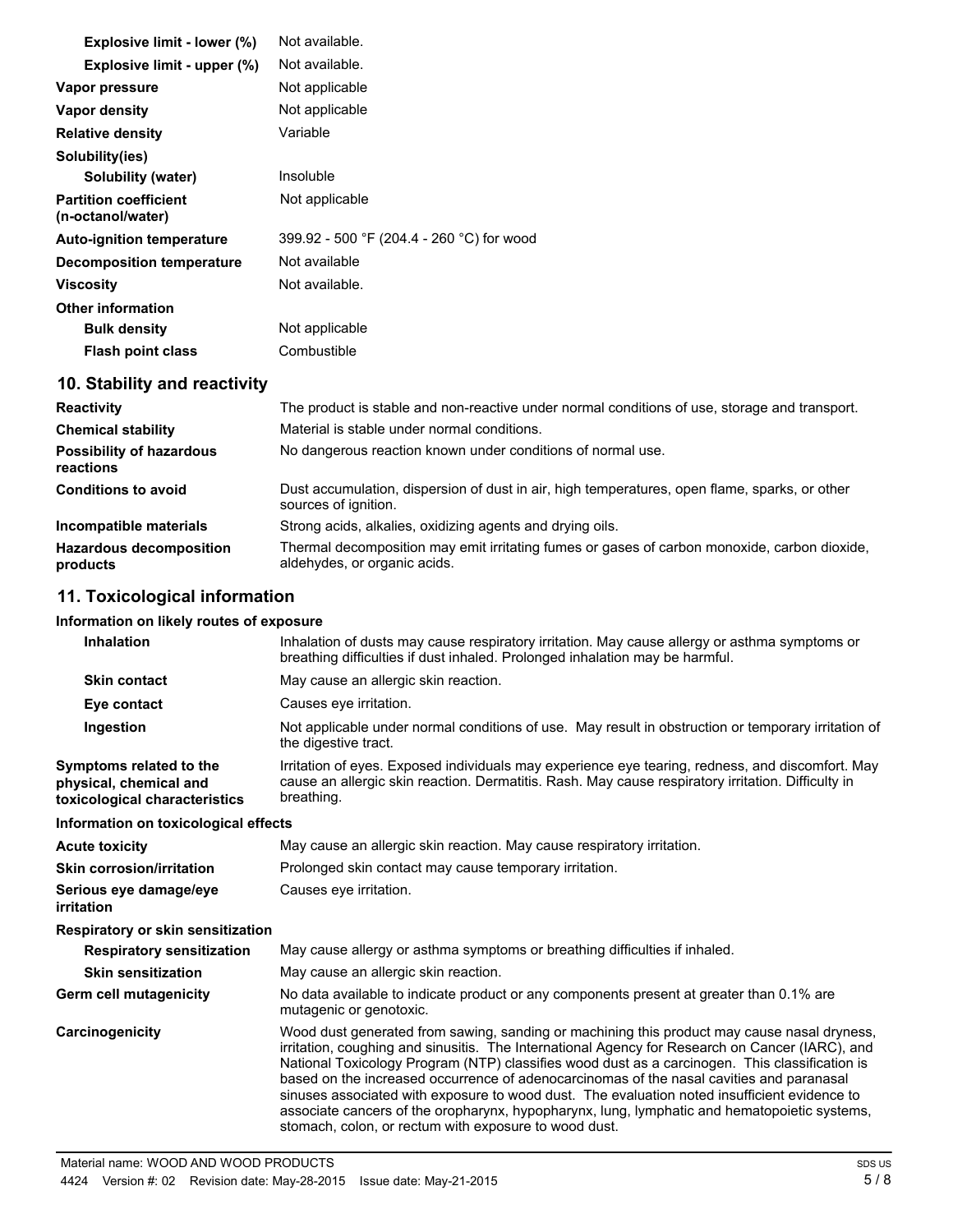| <b>IARC Monographs. Overall Evaluation of Carcinogenicity</b>         |                                      |                                                                                                |
|-----------------------------------------------------------------------|--------------------------------------|------------------------------------------------------------------------------------------------|
| WOOD/WOOD DUST (CAS Not Assigned)                                     |                                      | 1 Carcinogenic to humans.                                                                      |
| <b>OSHA Specifically Requiated Substances (29 CFR 1910.1001-1050)</b> |                                      |                                                                                                |
| Not listed.                                                           |                                      |                                                                                                |
| US. National Toxicology Program (NTP) Report on Carcinogens           |                                      |                                                                                                |
| WOOD/WOOD DUST (CAS Not Assigned)                                     |                                      | Known To Be Human Carcinogen.                                                                  |
| <b>Reproductive toxicity</b>                                          |                                      | This product is not expected to cause reproductive or developmental effects.                   |
| <b>Specific target organ toxicity -</b><br>single exposure            | May cause respiratory irritation.    |                                                                                                |
| <b>Specific target organ toxicity -</b><br>repeated exposure          | Not classified.                      |                                                                                                |
| <b>Aspiration hazard</b>                                              | Not an aspiration hazard.            |                                                                                                |
| <b>Chronic effects</b>                                                | Prolonged inhalation may be harmful. |                                                                                                |
| 12. Ecological information                                            |                                      |                                                                                                |
| <b>Ecotoxicity</b>                                                    |                                      | The product is not classified as environmentally hazardous. However, this does not exclude the |

|                                  | possibility that large or frequent spills can have a harmful or damaging effect on the environment.                                                                                        |
|----------------------------------|--------------------------------------------------------------------------------------------------------------------------------------------------------------------------------------------|
| Persistence and degradability    | No data is available on the degradability of this product.                                                                                                                                 |
| <b>Bioaccumulative potential</b> | No data available.                                                                                                                                                                         |
| Mobility in soil                 | No data available.                                                                                                                                                                         |
| Other adverse effects            | No other adverse environmental effects (e.g. ozone depletion, photochemical ozone creation<br>potential, endocrine disruption, global warming potential) are expected from this component. |

### **13. Disposal considerations**

| <b>Disposal instructions</b>             | Under RCRA, it is the responsibility of the user of the product to determine, at the time of disposal,<br>whether the product meets RCRA criteria for hazardous waste. |
|------------------------------------------|------------------------------------------------------------------------------------------------------------------------------------------------------------------------|
| Local disposal regulations               | Dispose in accordance with all applicable regulations.                                                                                                                 |
| Hazardous waste code                     | The waste code should be assigned in discussion between the user, the producer and the waste<br>disposal company.                                                      |
| Waste from residues / unused<br>products | Dispose of in accordance with local regulations.                                                                                                                       |
| Contaminated packaging                   | Empty packaging/container can be disposed in accordance with all applicable regulations.                                                                               |

### **14. Transport information**

#### **DOT**

Not regulated as dangerous goods.

### **IATA**

Not regulated as dangerous goods.

#### **IMDG**

Not regulated as dangerous goods.

**Transport in bulk according to** Not applicable. **Annex II of MARPOL 73/78 and the IBC Code**

### **15. Regulatory information**

**US federal regulations** This product is a "Hazardous Chemical" as defined by the OSHA Hazard Communication Standard, 29 CFR 1910.1200.

# **TSCA Section 12(b) Export Notification (40 CFR 707, Subpt. D)**

Not regulated.

**CERCLA Hazardous Substance List (40 CFR 302.4)**

Not listed.

**SARA 304 Emergency release notification**

Not regulated.

**OSHA Specifically Regulated Substances (29 CFR 1910.1001-1050)**

Not listed.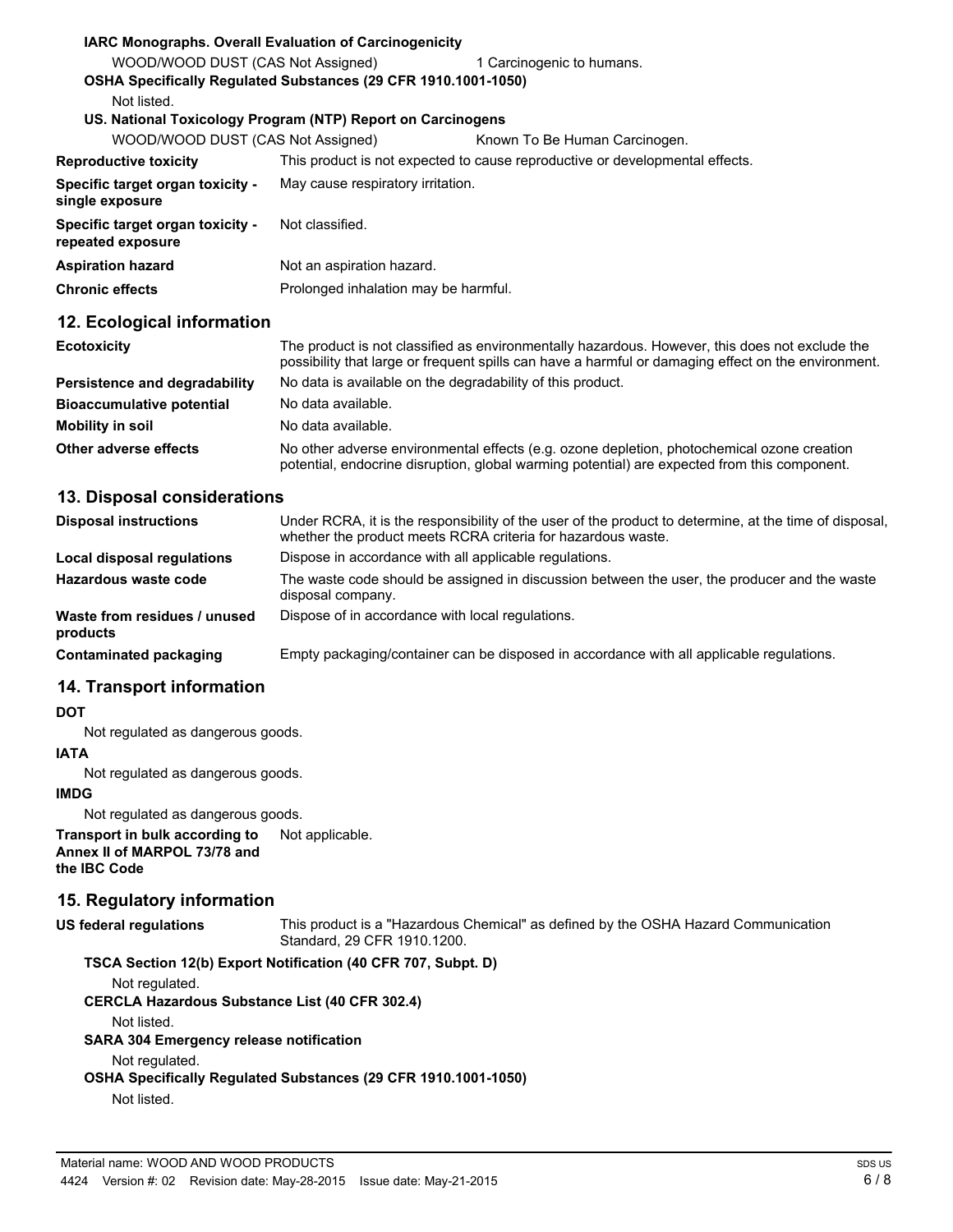#### **Superfund Amendments and Reauthorization Act of 1986 (SARA)**

| <b>Hazard categories</b> |  |
|--------------------------|--|

**Immediate Hazard - Yes** Delayed Hazard - Yes Fire Hazard - Yes Pressure Hazard - No Reactivity Hazard - No

#### **SARA 302 Extremely hazardous substance**

Not listed.

**SARA 311/312 Hazardous chemical** Yes

**SARA 313 (TRI reporting)** Not regulated.

#### **Other federal regulations**

**Clean Air Act (CAA) Section 112 Hazardous Air Pollutants (HAPs) List**

Not regulated.

#### **Clean Air Act (CAA) Section 112(r) Accidental Release Prevention (40 CFR 68.130)**

Not regulated.

| Clean Water Act (CWA)<br>Section 112(r) (40 CFR<br>68.130) | Hazardous substance |  |
|------------------------------------------------------------|---------------------|--|
| Safe Drinking Water Act<br>(SDWA)                          | Not regulated.      |  |

#### **US state regulations**

- **US. California Controlled Substances. CA Department of Justice (California Health and Safety Code Section 11100)** Not listed.
- **US. Massachusetts RTK Substance List**

Not regulated.

- **US. New Jersey Worker and Community Right-to-Know Act** WOOD/WOOD DUST (CAS Not Assigned)
- **US. Pennsylvania Worker and Community Right-to-Know Law**

WOOD/WOOD DUST (CAS Not Assigned)

#### **US. Rhode Island RTK**

Not regulated.

#### **US. California Proposition 65**

California Proposition 65. WARNING: This product contains chemicals known to the state of California to cause cancer. Drilling, sawing, sanding or machining wood products generates wood dust and titanium dioxide particles, both chemicals are known to the state of California to cause cancer. Avoid inhaling such dust and particles; use a dust mask or other safeguards for personal protection.

#### **US - California Proposition 65 - CRT: Listed date/Carcinogenic substance**

WOOD/WOOD DUST (CAS Not Assigned) Listed: December 18, 2009

#### **International Inventories**

| Country(s) or region        | Inventory name                                | On inventory (yes/no)* |
|-----------------------------|-----------------------------------------------|------------------------|
| Canada                      | Domestic Substances List (DSL)                | Yes.                   |
| United States & Puerto Rico | Toxic Substances Control Act (TSCA) Inventory | Yes.                   |

\*A "Yes" indicates that all components of this product comply with the inventory requirements administered by the governing country(s) A "No" indicates that one or more components of the product are not listed or exempt from listing on the inventory administered by the governing country(s).

### **16. Other information, including date of preparation or last revision**

| <b>Issue date</b>          | May-21-2015                                                                                                                                                                          |
|----------------------------|--------------------------------------------------------------------------------------------------------------------------------------------------------------------------------------|
| <b>Revision date</b>       | May-28-2015                                                                                                                                                                          |
| <b>Version#</b>            | 02                                                                                                                                                                                   |
| <b>Further information</b> | ® is a Registered Trademark of Georgia-Pacific Wood Products LLC                                                                                                                     |
|                            | ™ is a Trademark of Georgia-Pacific Wood Products LLC                                                                                                                                |
|                            | Refer to NFPA 654, Standard for the Prevention of Fire and Dust Explosions from the<br>Manufacturing, Processing, and Handling of Combustible Particulate Solids, for safe handling. |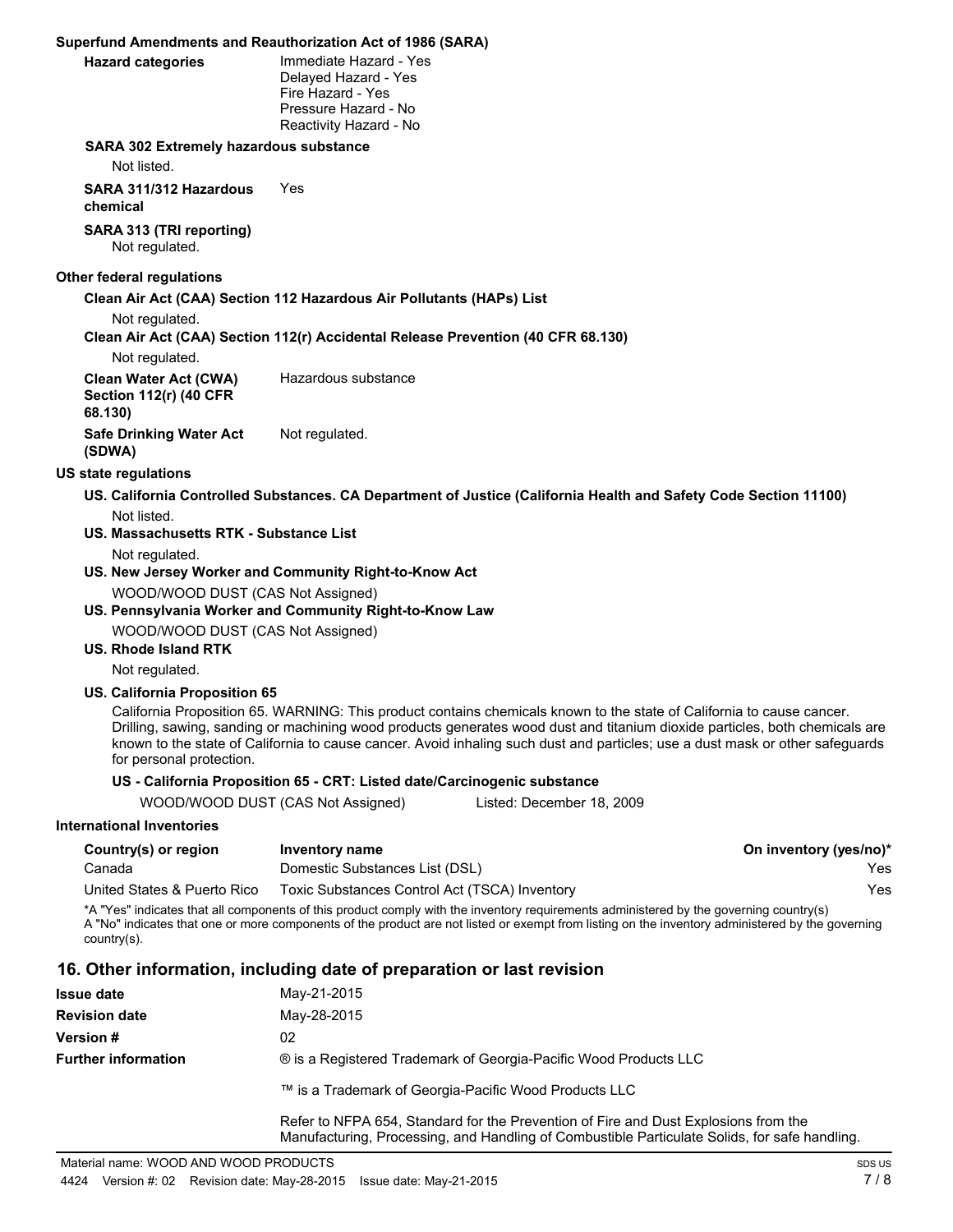| <b>HMIS<sup>®</sup></b> ratings | Health: $2^*$<br>Flammability: 1<br>Physical hazard: 0                                                                                                                                                                                                                                                                                                                                                                                                                                                                                                                                                                                                                                                                                                                                                                                                                                                                                                                                                                                                                                                                                                                                                                                                                                                                           |
|---------------------------------|----------------------------------------------------------------------------------------------------------------------------------------------------------------------------------------------------------------------------------------------------------------------------------------------------------------------------------------------------------------------------------------------------------------------------------------------------------------------------------------------------------------------------------------------------------------------------------------------------------------------------------------------------------------------------------------------------------------------------------------------------------------------------------------------------------------------------------------------------------------------------------------------------------------------------------------------------------------------------------------------------------------------------------------------------------------------------------------------------------------------------------------------------------------------------------------------------------------------------------------------------------------------------------------------------------------------------------|
| <b>NFPA ratings</b>             | Health: $2 \overline{ }$<br>Flammability: 1<br>Instability: 0                                                                                                                                                                                                                                                                                                                                                                                                                                                                                                                                                                                                                                                                                                                                                                                                                                                                                                                                                                                                                                                                                                                                                                                                                                                                    |
| <b>Disclaimer</b>               | This SDS is intended to quickly provide useful information to the user(s) of this material or product.<br>It is not intended to serve as a comprehensive discussion of all possible risks or hazards, and it<br>assumes a reasonable use of the product. The information contained in this SDS is believed to be<br>accurate as of the date of preparation of this SDS and has been compiled from sources believed<br>to be reliable. It is offered for your consideration, investigation and verification. The user or<br>handler (or their employer) should consider the specific conditions in which this material will be<br>used, handled, or stored and determine what specific safety or other precautions are required.<br>Employers should ensure that their employees, agents, contractors, and customers who will use<br>the product receive adequate warnings and safe handling procedures, including a current SDS.<br>Product users or handlers (or their employer) who are unsure of what specific precautions are<br>required should consult their employer, product supplier, or safety or health professionals before<br>handling or working with this product. Please notify us immediately if you believe this SDS or other<br>safety and health information about this product is inaccurate or incomplete. |
| <b>Revision Information</b>     | Product and Company Identification: Synonyms                                                                                                                                                                                                                                                                                                                                                                                                                                                                                                                                                                                                                                                                                                                                                                                                                                                                                                                                                                                                                                                                                                                                                                                                                                                                                     |